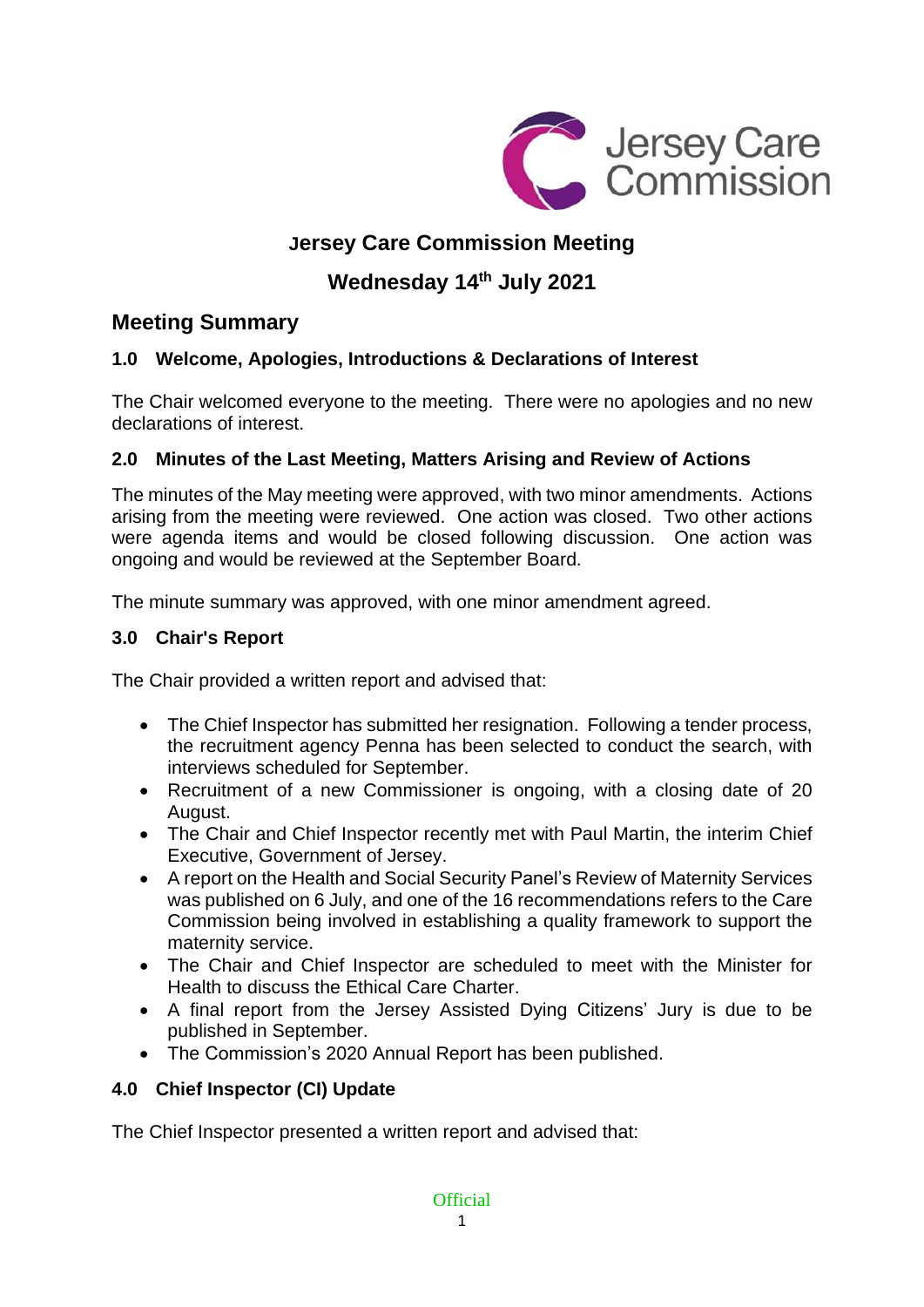- The Modernisation and Digital team are in the process of identifying the necessary IT resources to support the new Professional Registration Law.
- There has been a significant rise in dental nurse registrations, which reflects the ending of the exemption for registration in February 2021.
- Three new members of the Team have commenced their roles.
- Inspections are continuing as scheduled; 18 have taken place since the last Board meeting.
- As a result of a lack of availability of places in registered children's homes, some children are being provided with accommodation and care in unregistered premises. This matter is under close review and the Commission will escalate this as necessary.
- Covid-19 numbers are currently rising, and the team will follow the guidance issued regarding home working.
- The Commission has taken escalation and enforcement action on three occasions since the last Board meeting.
- The CI wrote to the Minister for Health and Social Services on 3 June regarding Significant Restriction on Liberty (SRoL) authorisations. It is of concern that SRoLs have been authorised in people's own homes. A response to the letter has not yet been received.

#### **4.1 Individual Care Workers**

CI presented an update of a review of the register of Individual Care Workers. This has resulted in the Commission enhancing its monitoring arrangements relating to domiciliary care workers. Some registrants have requested removal from the register. The review will be an annual event going forward.

#### **5.0 Legislative amendments and consultation**

The Chair welcomed Francis Walker (FW), Policy Principal, Government of Jersey. FW presented an overview of the impact of the new Regulations under the Regulation of Care (Jersey) Law 2014. The Board agreed to contribute to the formal consultation and to continue the development of the necessary Standards.

#### **6.0 Head of Governance, Policy and Standards (HGPS) update**

HGPS advised that information leaflets have been produced which provide a summary of the role of the Commission and contact details.

An update was provided relating to the development of nine sets of Standards relating to the regulation of statutory children's service provision.

HGPS presented five papers:

#### **6.1 Integrated Risk Register**

Ten risks were identified. It was acknowledged that some are outside of the Commission's direct control and will be discussed with the Director General of